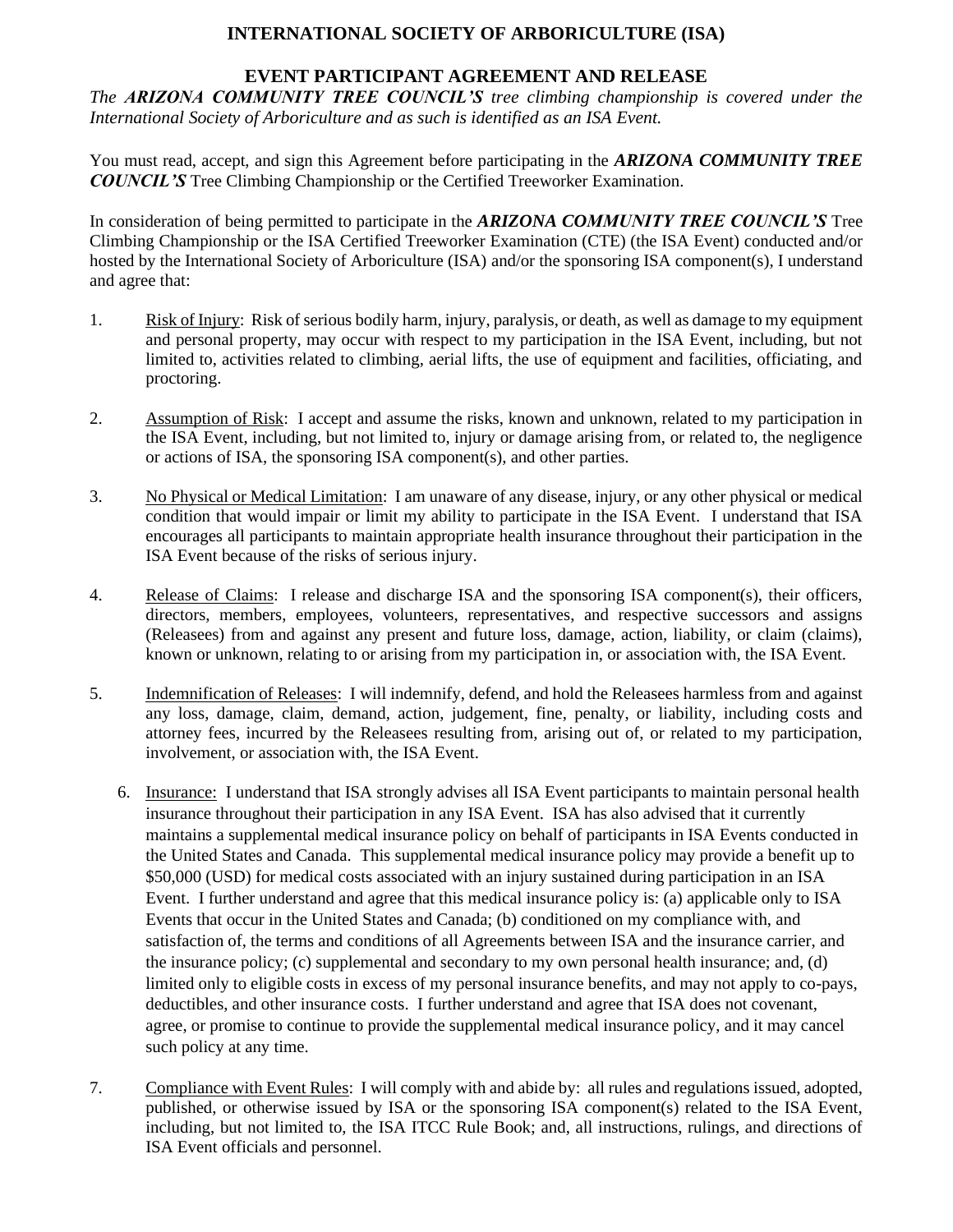- 8. No Employer Objection: If required by my employer, I have informed my employer of my participation in the ISA Event, and my employer has not objected to such participation.
- 9. Agreement Term: This Participant Agreement and Release will remain valid for twelve (12) months from the date I have signed below, and applies to all ISA Events during that period, or until such time as I expressly revoked the Agreement in writing delivered to the ISA. I understand that I will not be permitted to participate in any ISA Event upon revocation of this Participant Agreement and Release.
- 10. Governing Law: This Participant Agreement and Release will be governed by and construed in accordance with the laws of the State of Illinois. To the extent permitted by governing law, I hereby waive any applicable law, rule, or regulation that would invalidate or otherwise limit any term of this Participant Agreement. If any court of competent jurisdiction determines any term in this Participant Agreement to be invalid or unenforceable to any extent, such term(s) shall be severed and the remaining terms of this Participant Agreement shall remain in full force and effect.
- 11. Parties: All of the terms of this Participant Agreement and Release, apply to, and bind, me and my heirs, assigns, personal representatives, and executors.

**I have read and understand the terms and conditions of this ISA Event Participant Agreement and Release. By checking the box below labeled "I AGREE," I hereby accept and agree to all such terms, and affirm that I am 18 years of age or older. I understand that I am voluntarily giving up legal rights by accepting this Agreement and Release.** 

| Participant Name:<br>Participant Address: |         |                    |
|-------------------------------------------|---------|--------------------|
| Signature:                                |         |                    |
|                                           | I Agree | Date: May 14, 2022 |

#### **For Parent/Guardian of Participants Under 18 Years of Age**

I hereby certify that, as the parent or guardian of the minor Participant, I consent and agree to the terms of this Participant Agreement and Release for the minor Participant and myself, my heirs, assigns, and next of kin. I hereby release and agree to indemnify and hold harmless the Releasees from any liabilities incident to my minor child's participation in, or involvement with, the ISA Event, even if arising from the negligence of the Releasees.

| Parent/Guardian Name:      |  |  |  |
|----------------------------|--|--|--|
| Parent/Guardian Address:   |  |  |  |
|                            |  |  |  |
|                            |  |  |  |
| Parent/Guardian Signature: |  |  |  |
|                            |  |  |  |